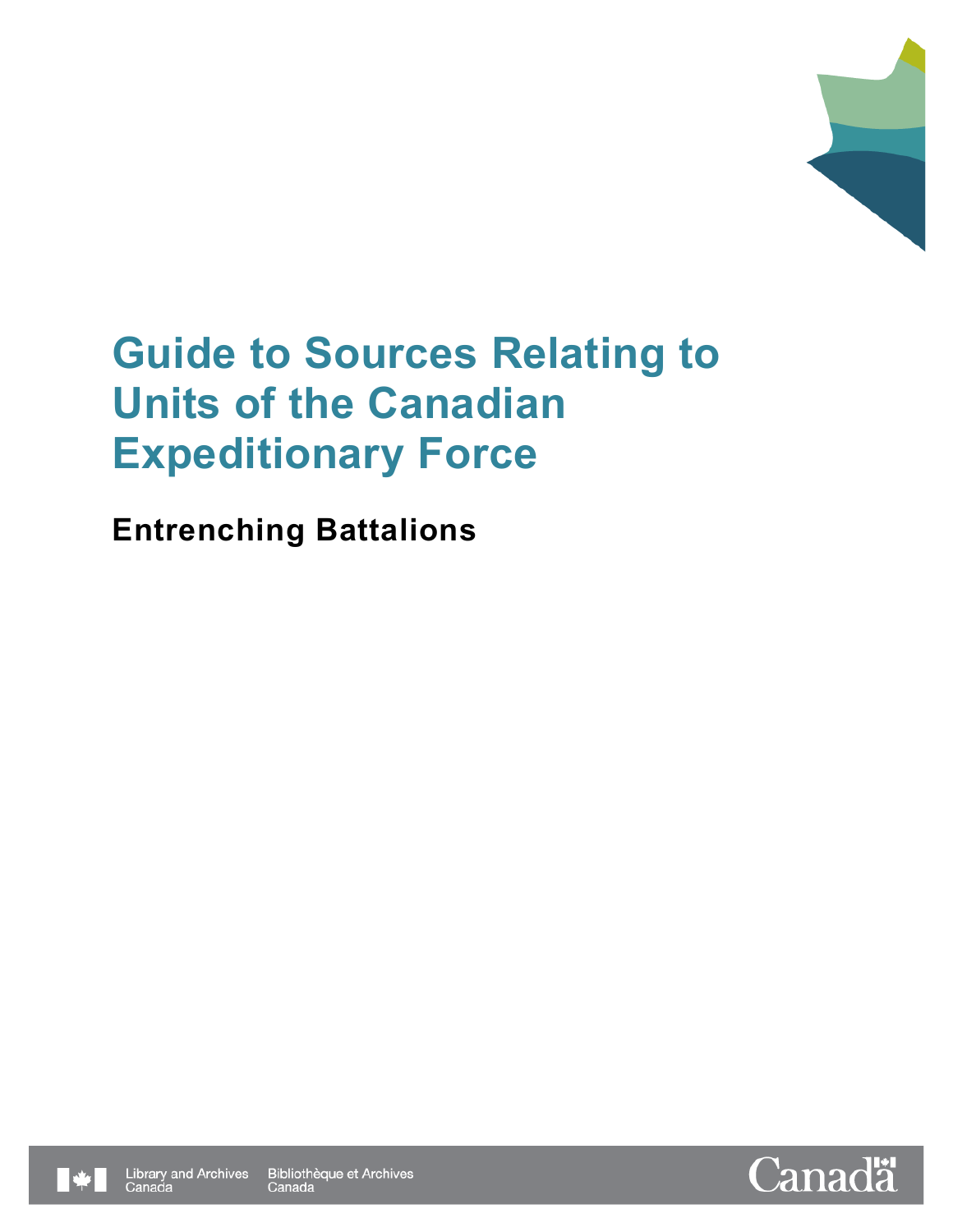## **Entrenching Battalions**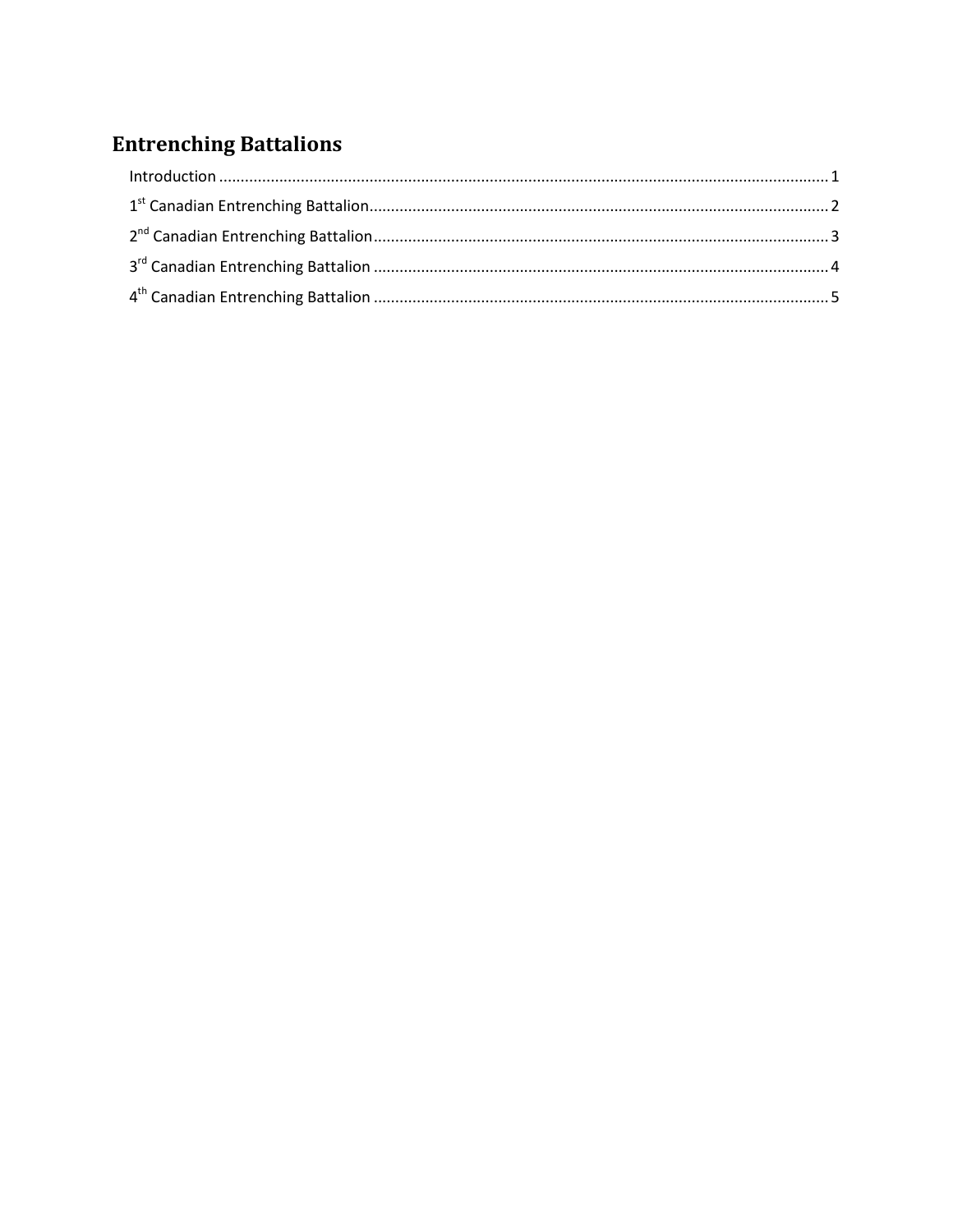### <span id="page-2-0"></span>**Entrenching Battalions**

### **Introduction**

Wire training and reinforcing units for personnel destined for engineer, pioneer and infantry units in the field. They were trained as infantry battalions but they also provided working parties on Royal Engineer work, trench repairs, wiring, road making to front line, carrying parties for front line, burial parties and clearing battlefield etc. In short, they performed labour battalion duties in the Canadian Corps, the Canadian labour battalions being employed in railway duties elsewhere. The entrenching battalions were abolished in September 1917 when the Canadian Corps Reinforcement Camp was formed.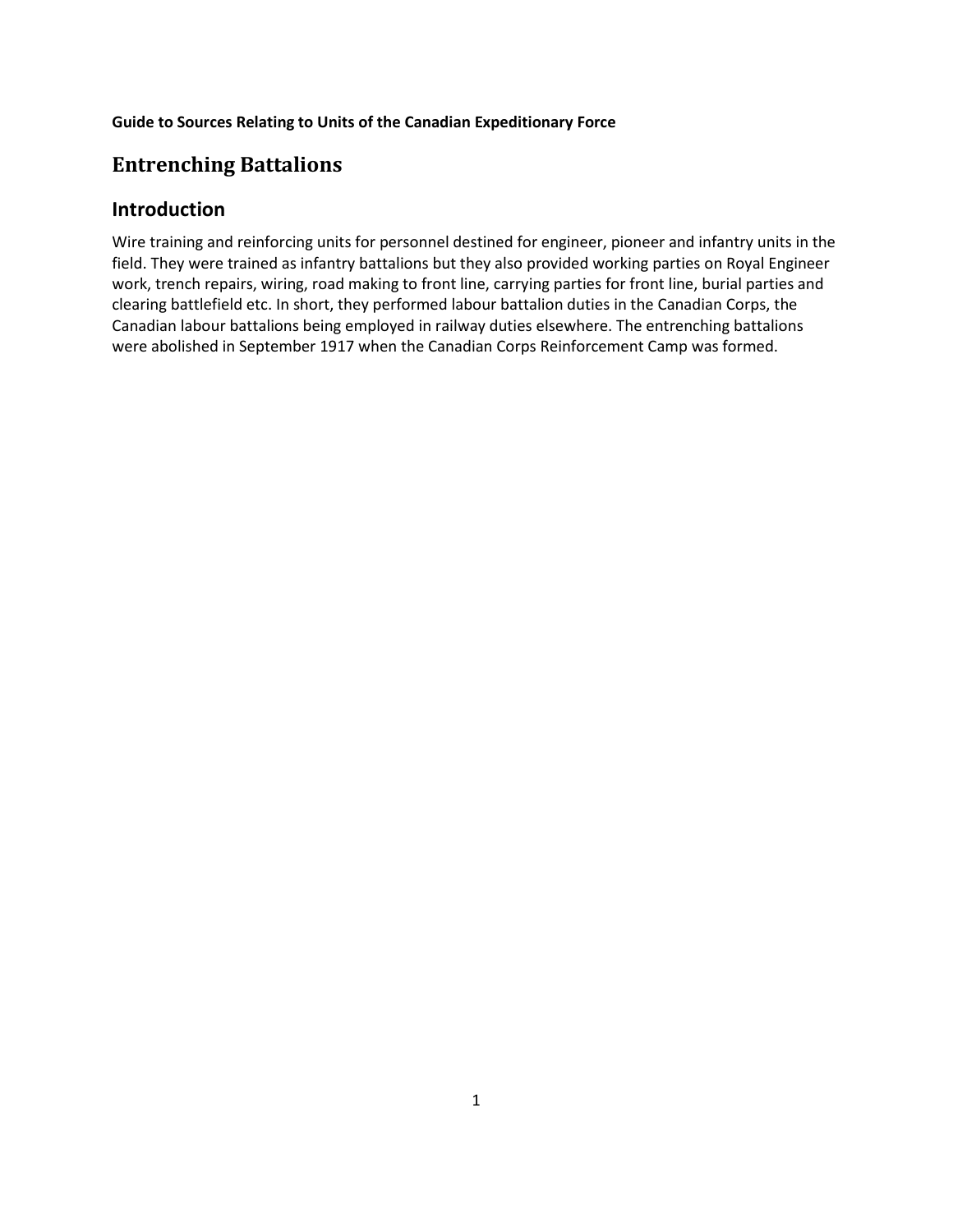### <span id="page-3-0"></span>**1st Canadian Entrenching Battalion**

### **Background Information**

Organized at Canadian Base Depot, Le Havre in July 1916 under the command of Lieutenant-Colonel F. J. Dingwall.

Personnel from Advanced Base.

Disbanded in September 1917 on formation of Canadian Corps Reinforcement Camp.

### **Sources**

In this section, the text in bold is the main topic and the indented part is the archival reference. Use the archival reference to order the document.

### **War diary, 1 Aug. 1916-30 Sept. 1917**

RG 9 III-D-3, vol. 5009, folder 716

### **Historical record**

RG 9 III-D-1, vol. 4709, folder 93, file 1

### **Correspondence re. badges**

RG 9 III-D-1, vol. 4709, folder 93, file 2

### **OMFC file**

RG 9 III-A-1, vol. 80, file 10-9-21

### **Organization and administration**

RG 24, vol. 1810, files GAQ 1-6 and 1-9 (7)

### **Formation**

RG 24, vol. 1812, file GAQ 4-1

#### **Outline history**

RG 24, vol. 1833, file GAQ 8-34

### **Organization and establishment**

RG 9 III-C-1, vol. 3864, folder 99, file 9

### **Daily Orders**

RG 150, vol. 181 = 1918/02/12 – 1918/03/18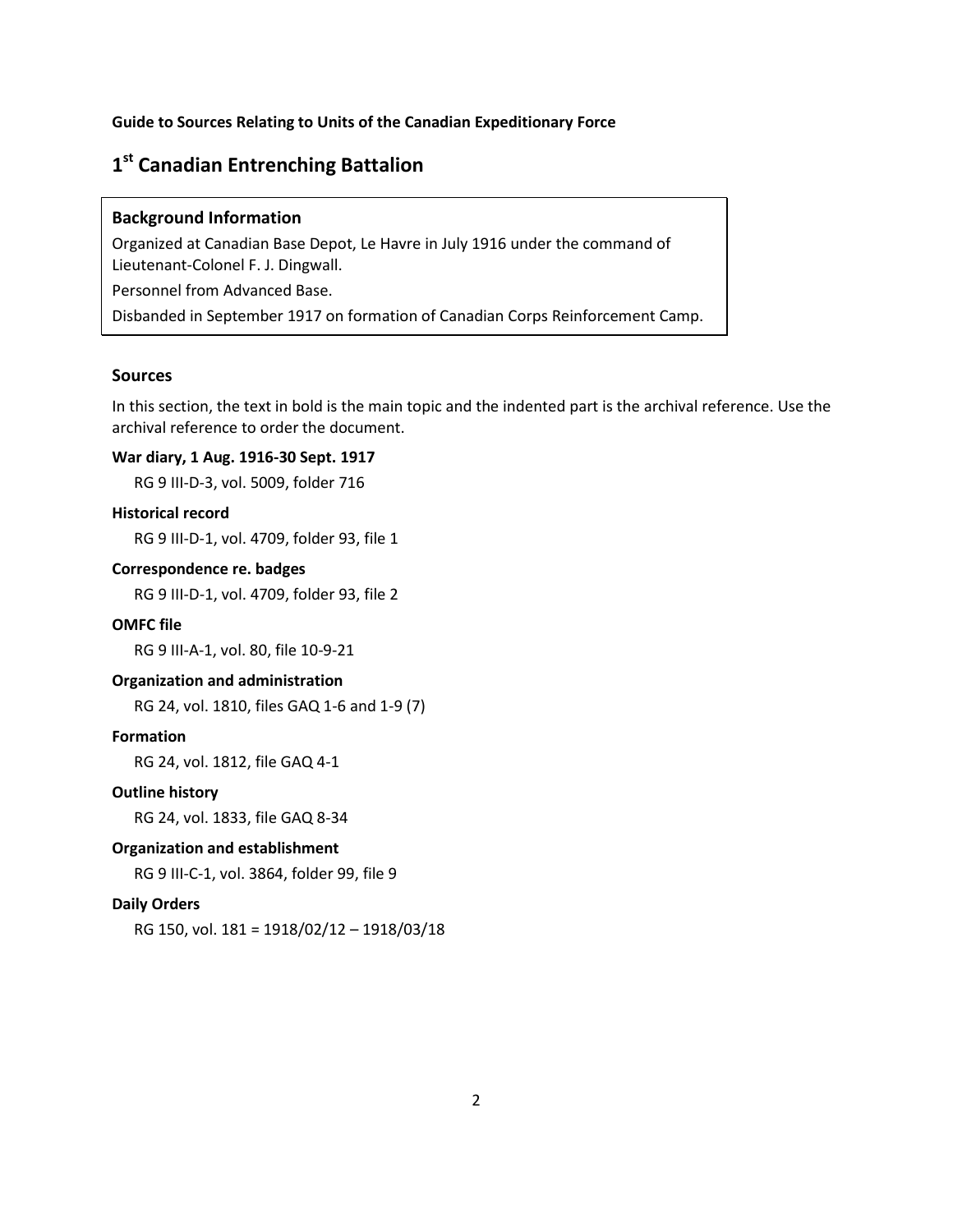### <span id="page-4-0"></span>**2nd Canadian Entrenching Battalion**

### **Background Information**

Organized at Canadian Base Depot, Le Havre in July 1916 under the command of Lieutenant-Colonel C. R. Hill.

Amalgamated with 2nd Canadian Divisional Training Battalion in October 1917 and designated 2nd Divisional Wing Canadian Corps Reinforcement Camp.

### **Sources**

In this section, the text in bold is the main topic and the indented part is the archival reference. Use the archival reference to order the document.

### **War diary, 7 Aug. 1916 - 30 Sept. 1917**

RG 9 III-D-3, vol. 5009, folder 717

### **Historical record**

RG 9 III-D-1, vol. 4709, folder 93, file 3

### **Correspondence re. badges**

RG 9 III-D-1 vol. 4709, folder 93, file 4

### **OMFC file**

RG 9 III-A-1, vol. 80, file 10-9-21

### **Organization and administration**

RG 24, vol. 1810, files GAQ 1-6 and 1-9 (7)

### **Formation**

RG 24, vol. 1812, file GAQ 4-1

### **Outline history**

RG 24, vol. 1833, file GAQ 8-34

### **Organization and establishment**

RG 9 III-C-1, vol. 3864, folder 99, file 9

### **Cdn Records Office file**

RG 9 III-B-1, vol. 1087, file L-20-4

### **Daily Orders**

RG 150, vol. 181 = 1916/11/15 – 1918/01/25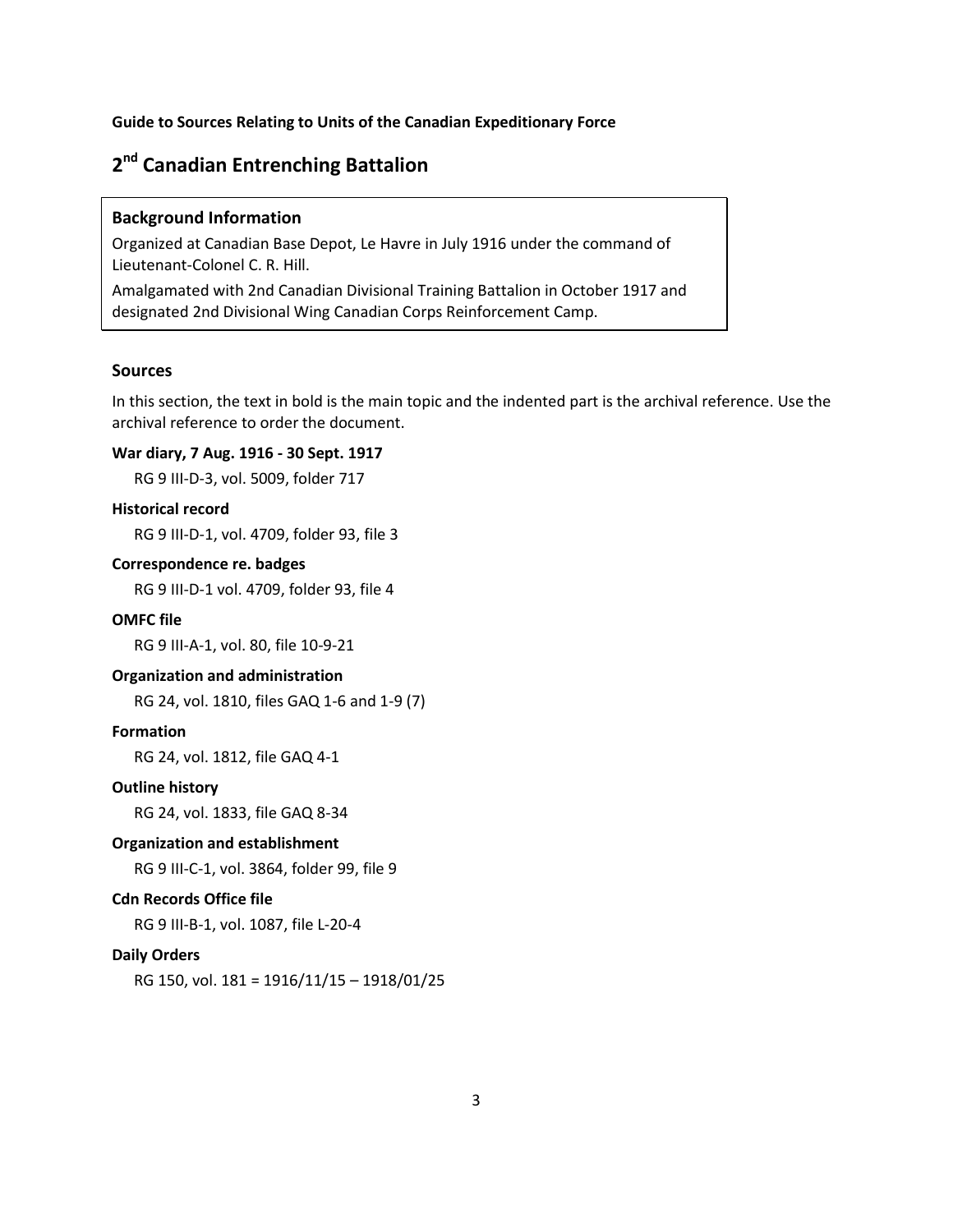### <span id="page-5-0"></span>**3rd Canadian Entrenching Battalion**

### **Background Information**

Organized at Canadian Base Depot, Le Havre in July 1916 under the command of Lieutenant-Colonel A. K. Hobbins.

Personnel from Advanced Base.

Disbanded in September 1917 on formation of Canadian Corps Reinforcement Camp.

### **Sources**

In this section, the text in bold is the main topic and the indented part is the archival reference. Use the archival reference to order the document.

### **War diary, 6 Aug. 1916 - 30 Sept. 1917**

RG 9 III-D-3, vol. 5009, folder 718

### **Historical record**

RG 9 III-D-1, vol. 4709, folder 93, file 5

### **Correspondence re. badges**

RG 9 III-D-1, vol. 4709, folder 93, file 6

### **Reorganization**

RG 9 III-C-5, vol. 4421, folder 5, file 4

### **OMFC file**

RG 9 III-A-1, vol. 80, file 10-9-21

### **Organization and administration**

RG 24, vol. 1810, files GAQ 1-6 and 1-9 (7)

#### **Formation**

RG 24, vol. 1812, file GAQ 4-1

#### **Outline history**

RG 24, vol. 1833, file GAQ 8-34

#### **Organization and establishment**

RG 9 III-C-1, vol. 3864, folder 99, file 9

### **Cdn Records Office file**

RG 9 III-B-1, vol. 1087, file L-42-4

#### **Daily Orders**

RG 150, vol. 181 = 1916/08/14 – 1918/01/26